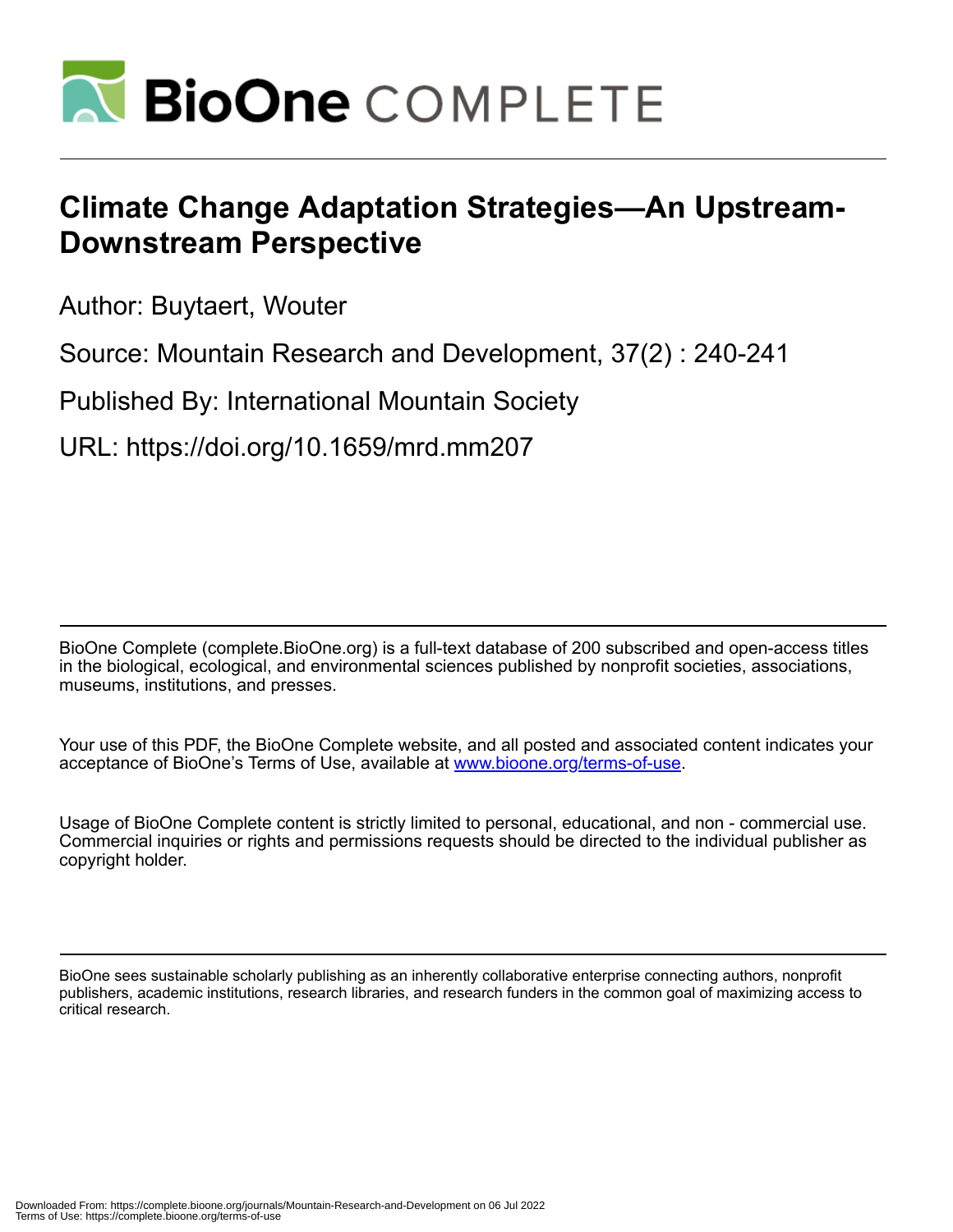#### Mountain Research and Development (MRD)

An international, peer-reviewed open access journal published by the International Mountain Society (IMS) www.mrd-journal.org

## Climate Change Adaptation Strategies—An Upstream-Downstream Perspective

Edited by Nadine Salzmann, Christian Huggel, Samuel U. Nussbaumer, and Gina Ziervogel. Heidelberg, Germany: Springer, 2016.  $x + 292$  pp. US\$ 129.00. ISBN 978-3-319-40771-5. Also available as an e-book.

Climate change is one of the world's major environmental challenges for the 21st century. In the face of climate change, mountain regions are particularly vulnerable for a number of reasons. First of all, their geographic setting makes them sensitive to physical perturbations. Steep slopes erode easily, trigger landslides and rockfalls, and provide only thin substrates for the vegetation layer. Strong gradients in temperature and precipitation create precarious balances and natural tipping points, such as the mass balance of glaciers, ecosystem boundaries, and suitability zones for agriculture. At the same time, climate change is expected to be more severe in mountain regions than in lowlands. Basic thermodynamic principles dictate that the relationship between air temperature and altitude (the lapse rate) depends on the moisture content. As global warming will increase global evaporation and thus the air moisture content, this will decrease the lapse rate and reinforce warming at higher elevations. Lastly, as a result of their remoteness, harsh physical conditions, and lower availability of infrastructure, mountains are often socioeconomically less developed. This is particularly acute in developing and emerging economies, where mountains often host ''poverty pockets'' where human development lags behind.

In this context, it is paramount to study the options for mountain

regions to adapt to climate change and to minimize its impacts at both local and more regional scales. Indeed, one particularly outstanding characteristic of mountain regions is their ability to influence ecosystem services well beyond their geographical region. This is especially the case for water resources, as the timing and magnitude of river flows originating in mountain regions are determined by mountain hydrologic processes such as soils, wetlands, and glaciers well downstream of their geographical extent.

This volume is a very fine contribution to the quest to find adequate and locally tailored climate adaptation strategies for mountain regions. As the title implies, the book focuses specifically on upstreamdownstream linkages. This inevitably implies a strong focus on water resources and water-related risks. The book starts off with 2 chapters that give an overview of the current scientific thinking about climate adaptation and the issue of geographic scales. This is followed by a set of 10 case studies, which are diverse in both their geographical focus and local challenge, ranging from forest management in Nepal to irrigation on Mount Elgon in Uganda and managing glacier lake outburst floods in Peru. The last 3 chapters reflect on some more general aspects of economic development in the context of climate change, resilience building, and the science–policy interface.

The book does not pretend to be a systematic overview of climate adaptation in mountain regions. Indeed, the geographic distribution of the case studies shows quite a bit of clustering, with 3 case studies from Nepal and 3 from Peru. This leaves some clear gaps on the world map, such as the rest of the Andes beyond Peru, Central Asia, and the Rocky Mountains. Similarly, the heterogeneity of approaches does not allow for the drawing of direct parallels between regions or grand synthesizing conclusions. But this is

not the ambition of the book, and it would probably be futile for a "wicked" problem as this, for which a silver bullet does not (yet) exist. Instead, the strength of the book lies in highlighting the geographic and social-ecological diversity of mountain systems as well as the need for tailored solutions rooted in the local social and physical context, ideally developed and implemented using bottom-up and participatory approaches. From that perspective, the book presents some enthusiasmgenerating stories and great examples of community-based approaches. The local community vision for ecosystem-based adaption on Mount Elgon (figure 9 of chapter 7) or the combined seasonal weather and seasonal activity calendar of the Hindu Kush Himalayas (figure 3 of chapter 10) are just some examples of methods to capture local perspectives and to leverage expert knowledge. I also found the case study of the Carpathian Mountains particularly interesting, as this is a region that receives limited attention in the scientific literature.

From this perspective, collecting case studies in an edited volume is also a way to highlight the opportunities for cross-fertilization, exchange of experiences, ideas, and information between case studies in mountain regions. Despite, or perhaps because of their diversity, a lot can be gained from sharing successes and failures of particular methods to collect and process data, and to discuss and communicate the extracted knowledge with stakeholders. Such an approach is often championed as ''South–South exchange'' in the global development literature, and while the term may not fully cover the content, it does highlight the increasing recognition that adaptation science needs to embrace diversity and make much better use of situated knowledges. The book itself does not go into much detail on how to do this, and the theoretical chapters are quite high